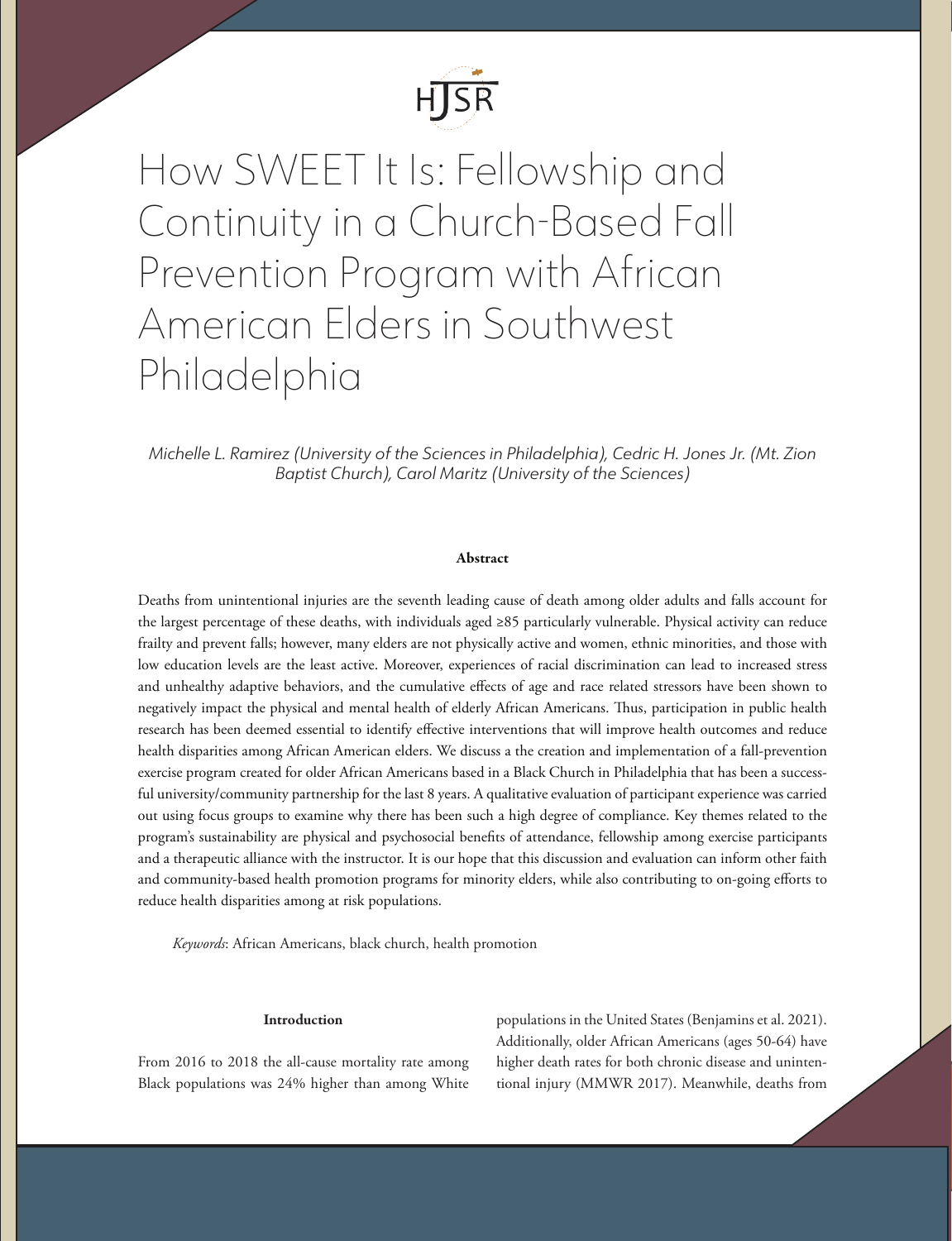unintentional injuries are the seventh leading cause of death among older adults and falls account for the largest percentage of these deaths with individuals aged ≥ 85 particularly vulnerable to death from falls (Burns and Kakara 2018). There are many reasons why older adults fall; lower extremity weakness and decreased balance are two of the primary risk factors for falls. Physical activity can reduce this frailty in older adults. However, many elders lack sufficient exercise and women, ethnic minorities, and those with low education levels are the least active (Saffer et al. 2013).

Experiences of racial discrimination can lead to increased stress and unhealthy adaptive behaviors, thus the cumulative effects of age and race related stressors have been shown to negatively impact the physical and mental health of elderly African Americans (Perry et al. 2013; Wallace 2019). Participation in clinical and public health research has therefore been deemed essential to improve the health of this population, although research participation is low, in part, because of past abuses of human subjects through research such as the Tuskegee Experiment, in which 100 African American men died due to the unethical withholding of treatment of syphilis by researchers (Gamble 1997; Freimuth et al. 2001). Given this adverse historical relationship with government-sponsored public health research, faith-based organizations have been identified as critical venues for health promotion activities and research with African Americans.

In a review of health promotion programs conducted with faith-based organizations, Dehaven and colleagues (2004) found improvements in key health indicators among vulnerable populations noting:

If faith and health partnerships can help address the … health needs of vulnerable populations, more thorough information about their possible contributions is needed to make informed policy decisions. Only by increasing the evaluation component of faith-based programs and disseminating the information gained will it be possible to determine how these programs can contribute systematically to improving the health and quality of life of at-risk populations in our communities (Dehaven et al. 2004:1034).

In this paper we report on the development and implementation of a fall prevention exercise intervention created for African American elders based in a Black Church in Philadelphia, Pennsylvania. The SWEET program (Southwest Elders Exercising Together) has been in existence for 10 years and includes a research and training component for university students. Some of the original SWEET members are still participating in the program, thus focus groups were conducted to gain insight into the high degree of compliance and sustainability that has been achieved by this community-based intervention, insights which may contribute to ongoing efforts to reduce health disparities and improve quality of life with other vulnerable aging populations.

#### Background

Physical activity not only reduces risk of falling among older adults, it also protects against chronic illness (American College of Sports Medicine 2009; Devereux-Fitzgerald et al. 2016). For instance, physical activity, specifically consistent activity, appears to directly protect against depression, hypertension, diabetes, and heart disease, even after controlling for body mass index (Branco et al. 2015; Lawlor and Hopker 2001; Zhou et al. 2018). However the majority of adults, especially older adults, do not participate in sufficient routine physical activity to achieve these known health benefits (Taylor and Pescatello 2016). Keadle and colleagues (2016) utilized NHANES data from 1999-2012 to examine the prevalence of adults who meet recommended guidelines for moderate physical activity and found that only about one-third of the U.S. population met these recommendations, and data show that women, ethnic minorities, adults with low education levels, and older adults are the least active (Saffer et al. 2013). Moreover, for those who do initiate a program of exercise, a 50% attrition rate can also be expected within the first 3 to 6 months (Mullen et al. 2013). Given the importance of physical activity in maintaining physical and mental health for older adults, researchers are interested in factors that contribute to the acceptability of exercise interventions for this population (Devereux-Fitzgerald et al. 2016; Taylor and Pescatello 2016).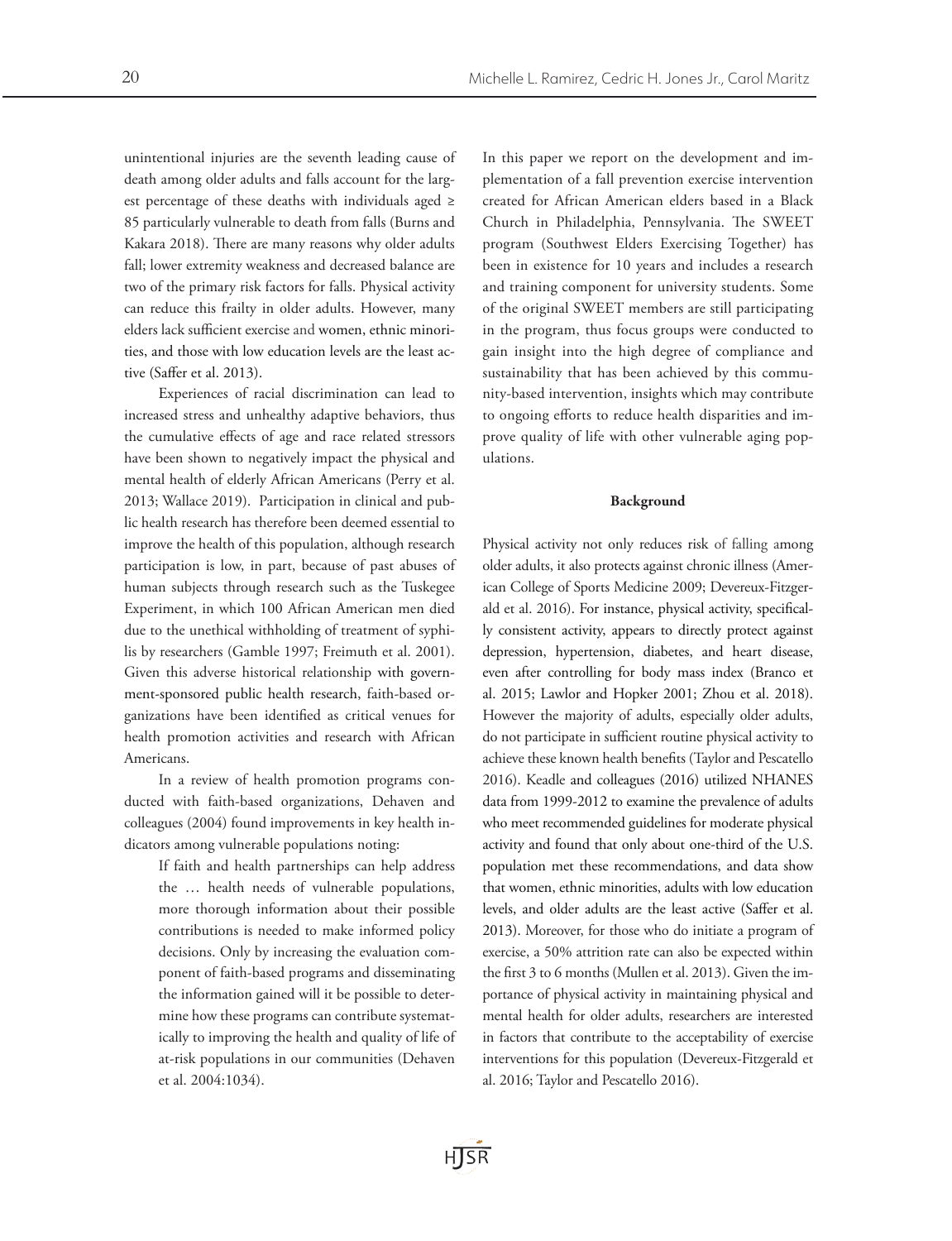#### African Americans and Research Participation

African American people are especially difficult to recruit into research. Freimuth and colleagues (2001) cite numerous barriers and found that compared to Euro-Americas, more African Americans are aware of the Tuskegee experiment and are less likely to participate in research because of it (Green et al. 1997). University based research may also be mistrusted by minority communities. Factors such as researcher motivations; perceived limited benefit of participation; misperceptions about research aims; difficult study logistics; economic and time constraints faced by participants all contribute to mistrust and low participation (Wallerstein 2010; McNeill et al. 2018). However, many researchers maintain that in spite of this grim historical legacy of past abuses, research that addresses persistent health inequities remains critical, and inroads have been made with faith-based institutions.

# The Black Church

According to a recent Pew study, Black Americans are more religious than the American public as a whole on a range of measures, including regular attendance of religious services (Mohamed 2021). African American Christianity is diverse and constantly evolving—there is no monolithic Black Church, Methodist, Baptist and Pentecostal congregations are carriers of some of the main traditions, but there are many other faiths represented within the Black Church and all have been important to the social and cultural lives of many African Americans in the U.S. (Billingsley and Caldwell 1991; Jacobsen 2005). As one author noted: "Beyond its purely religious function, as critical as that has been, the Black church in its historical role as lyceum, conservatory, forum, social service center, political academy and financial institution, has been and is for Black America the mother of our culture, the champion of our freedom, the hallmark of our civilization" (Lincoln 1989, cited in Billingsly and Caldwell 1991: 428). Because of this long history of being at the forefront of social, economic, political, and health issues of African Americans, an increasing number of researchers have successfully partnered with Black Churches to respond to persistent health disparities (Butler-Ajibade et al. 2012). Examples of these successful partnerships have addressed issues as diverse as primary prevention (Sutherland et al. 1995; Chatters et al. 1998), increasing physical activity, fruit and vegetable intake (Barnhart et al. 1998; Demark-Wahnefried 1999; 2000; Resnicow et al. 2001), and cancer screening (Duan et al. 2000; Meade et al. 2011). Also germane to the current discussion are lessons from Community Engagement (CE) and community-engaged research (CEnR) which stress the importance of goal alignment between researchers, clinicians, and community members (Michener et al. 2012).

#### The SWEET Program: Past & Present

Dr. Carol Maritz is a board certified geriatric physical therapy clinical specialist with a 30-year history of providing community-based exercise programming. In her clinical work, prior to her faculty position at USciences, she saw first-hand the devastating impact that falls can have on seniors. Thus, her priority as a faculty member in the Philadelphia area was to develop a fall-prevention exercise program with local seniors. Dr. Maritz created the first iteration of the SWEET Program in 2004 with a senior center close to USciences. It ran for three years, but was discontinued after the center closed. In early 2010, a meeting was facilitated by the university's community engagement office between Dr. Maritz and Pastor Cedric Hughes Jones, Jr., of Mt. Zion Baptist Church. Mt. Zion, built in 1914, founded by the late Reverend Charles Wallace, has been serving Southwest Philadelphia for over 100 years. During their first meeting, Dr. Maritz discussed her idea about providing an evidence-based fall prevention program for the senior congregants that would include a research and training component for USciences Physical Therapy (PT) students. The training and the data collected by students would fulfill the necessary requirements for a degree in Physical Therapy. Pastor Jones liked the idea, as it aligned with his vision for ministry programming—health, education, and leadership. Dr. Maritz then presented the program to both the full congregation and the Senior Guild, and received full endorsement from all church stakeholders. Dr. Maritz obtained university funds for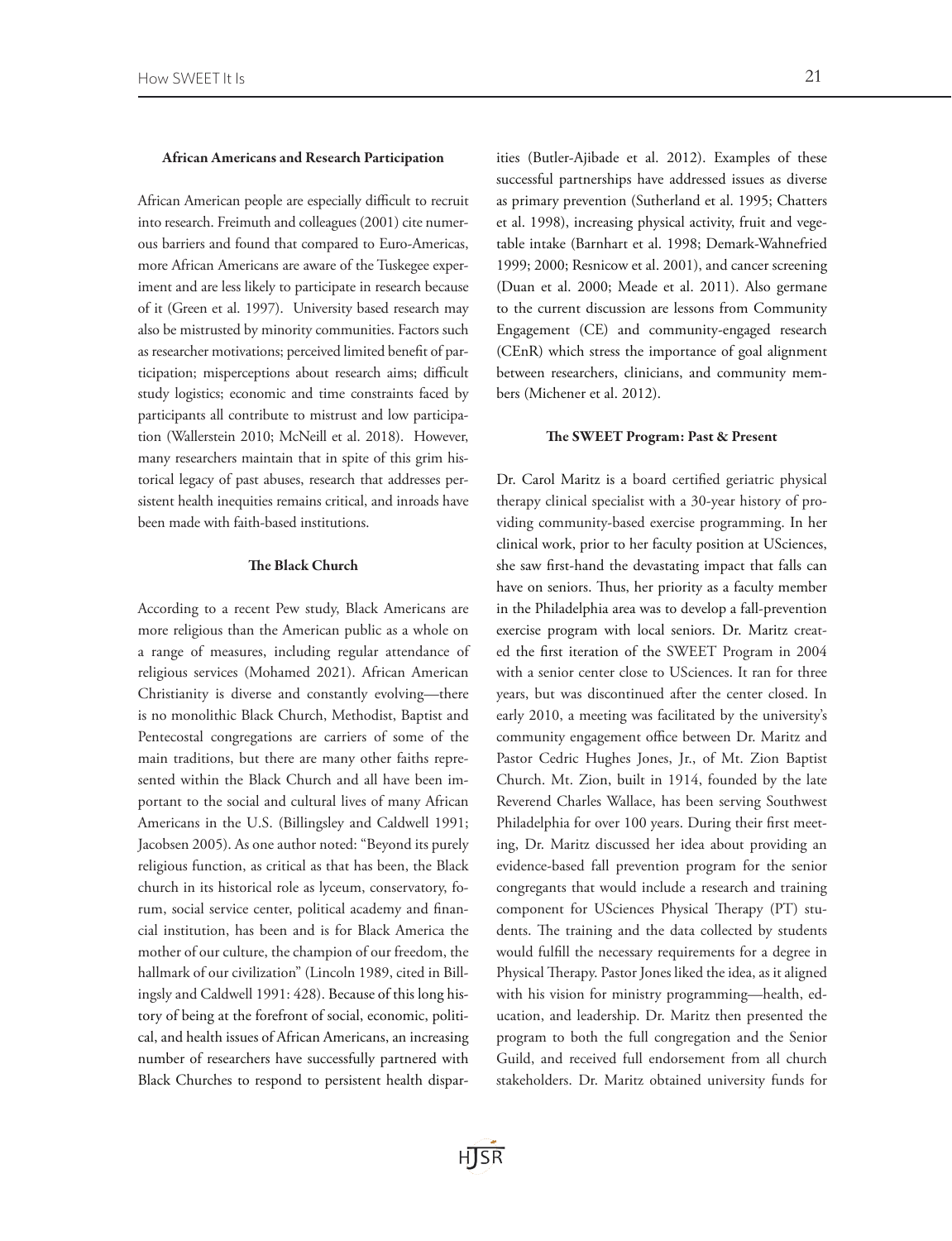the equipment and Mt. Zion provided the space, chairs and storage as their in-kind contributions. Pastor Jones also advertised the program in sermons and in the church bulletin. So in May 2010 the Mt. Zion SWEET program made its debut in the church's basement.

The first group of SWEET consisted of 15 attendees. Dr. Maritz provided the initial intervention delivered twice weekly. The PT students who accompanied Dr. Maritz were trained to deliver the intervention and on how to administer the pre-post test, which measures fall risk indicators. After the intervention and assessment, the SWEET participants were also asked to complete a program evaluation survey. Based on the results of this evaluation, modifications were made—for example, the initial music that accompanied the exercise was changed from Big Band music to Motown. SWEET members spread the word to other congregants generating enthusiasm for the program, thus Dr. Maritz decided to deliver the program year round.

## The Current Program Evaluation

In 2018, after the Mt. Zion SWEET program had been running for eight years with many of the same members attending, Dr. Maritz was interested in examining why the elders have continued to participate in both the exercise and research components—in essence –why this has become a sustainable community health intervention in addition to a fruitful research and training partnership. Dr. Maritz consulted with Dr. Michelle Ramirez a medical anthropologist with qualitative research expertise. Dr. Maritz and Dr. Ramirez met with Pastor Jones to discuss evaluating the SWEET program. In this meeting, Pastor Jones noted the tendency for academic institutions to only provide short-term interventions to satisfy research expectations for career advancement. Additionally, he felt that it was important for any evaluation conducted with Mt. Zion congregants to be research "with" not "on" the participants. Dr. Maritz and Dr. Ramirez received the green light and the next phase involved Dr. Ramirez taking part in the exercise program—becoming a participant observer of the group dynamic, which also allowed the elders to become more familiar with Dr. Ramirez before data gathering commenced.

# Methods

Since the Mt. Zion SWEET participants are such a cohesive group, Dr. Ramirez and Dr. Maritz decided that focus groups would be the best methodology to capture participant experiences. Focus groups generate a considerable quantity of data in a relatively short period from a larger number of people than would be possible by solely interviewing key informants (Morgan 1988). Also, the group production of data uses group interactions as part of data gathering (Ibid) such that the natural language discourse and styles of debate elicited in group interviews allow the researcher to learn idiomatic expressions, common terminology, and communication patterns in the community in a rapid and concise manner (Le-Compt and Schensul 2013). Finally, and perhaps most importantly for the current study, focus group interviews provide access to rich data on social norms, behaviors, opinions, attitudes, and the structural and cultural features of a group or community (LeCompt and Schensul 2013:195).

# Recruitment

Dr. Maritz announced to the SWEET members that Dr. Ramirez would be conducting focus group interviews, in order to gain insight into why members have continued their participation over the last eight years. Dr. Maritz explained to the group that we were interested in gathering this information in order to help inform future church-based exercise programs for other senior groups in the U.S. All SWEET members were eligible and invited to participate in the focus groups that would be held immediately after exercise class. Members signed up for the session that was most convenient for them.

## Procedures and Materials

On the day of the scheduled focus groups, participants simply moved to another part of the church basement after class where a round table with chairs had been set up to accommodate the interview. Three focus groups were conducted by Dr. Ramirez over the course of one month in spring 2018. Participants sat at the table, and helped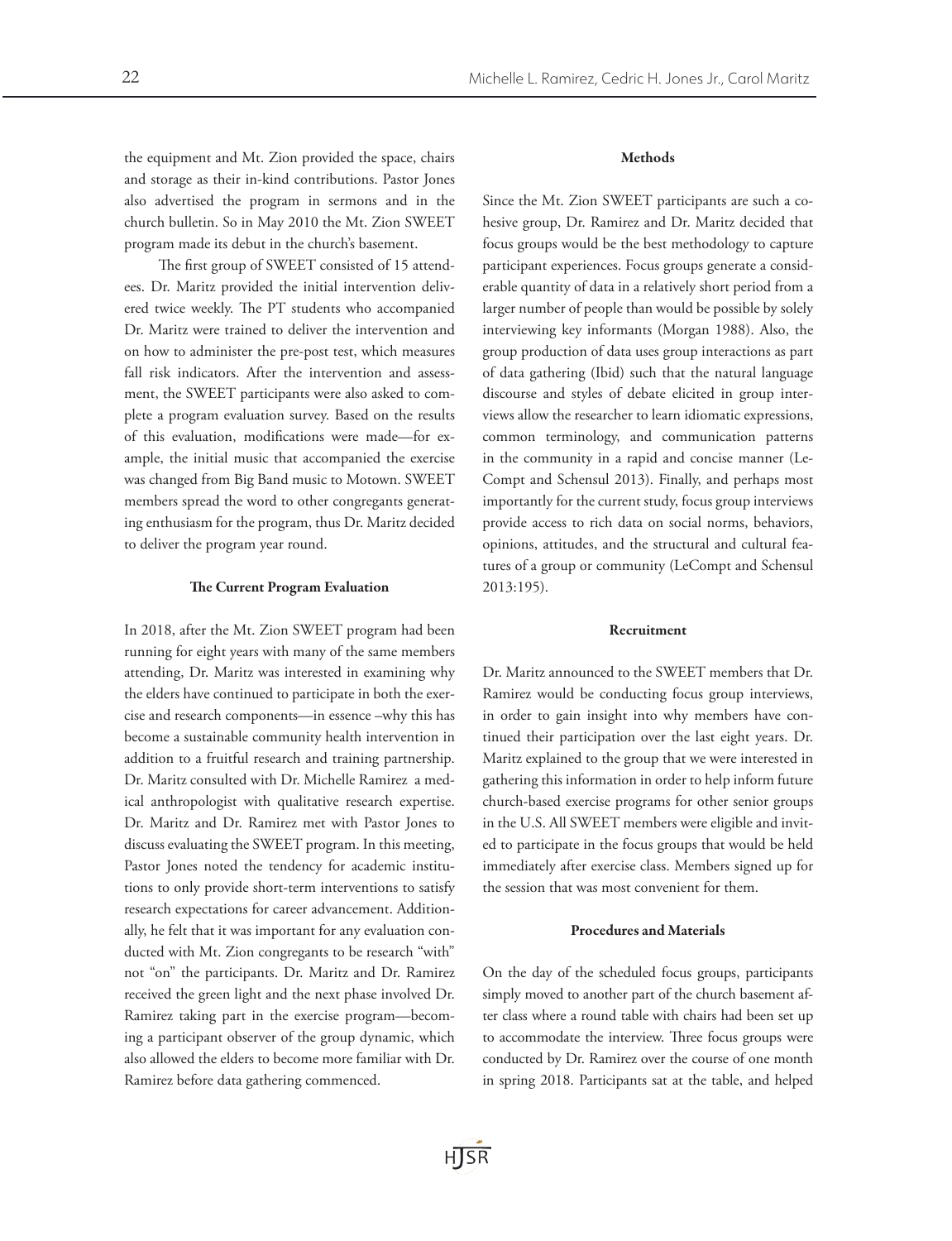themselves to some light refreshments before the consent process and the actual interview. Two of the groups had eight attendees, and one had nine (Total  $N = 25$ ). Experts generally agree that the ideal size for focus groups is five to eight participants when attempting to gain cultural perspectives, as larger groups can be more difficult to manage. Dr. Ramirez found all three groups to be very manageable. While there were participants who would not have contributed to the conversation if Dr. Ramirez had not specifically elicited a response from them, for the most part attendees eagerly participated and had a lot to share about their experiences with the SWEET program. Most participants are congregants of Mt. Zion, but some are members of other churches and come to Mt. Zion specifically for the program. The focus group was composed of 23 women and two men, all of whom were African American with a mean age of 74. Participants received a \$25 gift card to thank them for their participation. All names mentioned in our discussion are pseudonyms to protect confidentiality. All methods, materials and procedures were approved by the USciences Internal Review Board.

# Analysis

Focus groups were digitally recorded and the interviews were transcribed verbatim by three student workers at the university. Dr. Maritz and Dr. Ramirez then conducted thematic analysis on the data. The analysis was initially driven by the interview guide, e.g., motivations for joining the program and benefits of participation. As iterative analysis continued, however, other themes emerged as important reasons why participants have remained committed to the SWEET program. Interviews were hand coded and data were analyzed repeatedly as new themes and subthemes were identified (Ryan, G.W and Bernard 2003).

# Results

The major themes to emerge from the data were: 1) Physical benefits of participation, 2) Psychosocial benefits, which included discussions about how participation improved mental health, 3) Fellowship—the support, warmth and encouragement that members experience being a part of the SWEET group, and 4) A Therapeu-

tic Alliance with Dr. Maritz, where members reflected on Dr. Maritz's expertise as a practitioner and their appreciation of her commitment to the group. A theme titled "Attitudes about Students" was also identified as the SWEET program also contains a research and training component for physical therapy students with the SWEET participants.

## Physical Benefits

Many participants noted improved mobility as a result of their participation in SWEET. For some members this meant greater ease traversing stairs at home and on public transportation. Long-time participant Vera said, "I used to go downtown on the trolley and walk up the steps. By the time I got to street level, I was out of breath. After coming to class for a while, I am now able to walk up the steps without being out of breath." Many participants rely on public transportation, thus the ability to easily navigate the trolley system in Philadelphia is vital to preserving their independence and social mobility. Several of the participants who have arthritis and other complaints of aging noted improvements with their flexibility, Viola for instance notes several aspects of improved mobility:

I have arthritis in my knees and in my back. And when I first started here, I could not raise this arm. So I started out with…the one pound weights and now I'm up to a three so I can raise my arm up. And sometimes it hurts but not like it was... I really enjoy doing it since I can move up and down... Get back in my basketball playing. So I like it and I enjoy coming, you know, with the old girls…It's a joy to come out in the morning. I love it.

Exercise participation has also contributed to reductions in pain levels among several participants. Fay reported "I don't ache as much and don't have to take my pain pills." Similarly, May asserted that, "I suffer with Sciatica and it can be extremely painful. The more I exercise my legs, I don't have it as bad." Two other participants noted a concern about becoming reliant on pain medication, for example Gladys expressed relief about having been able to reduce her pain medication since beginning the exercise:

HISR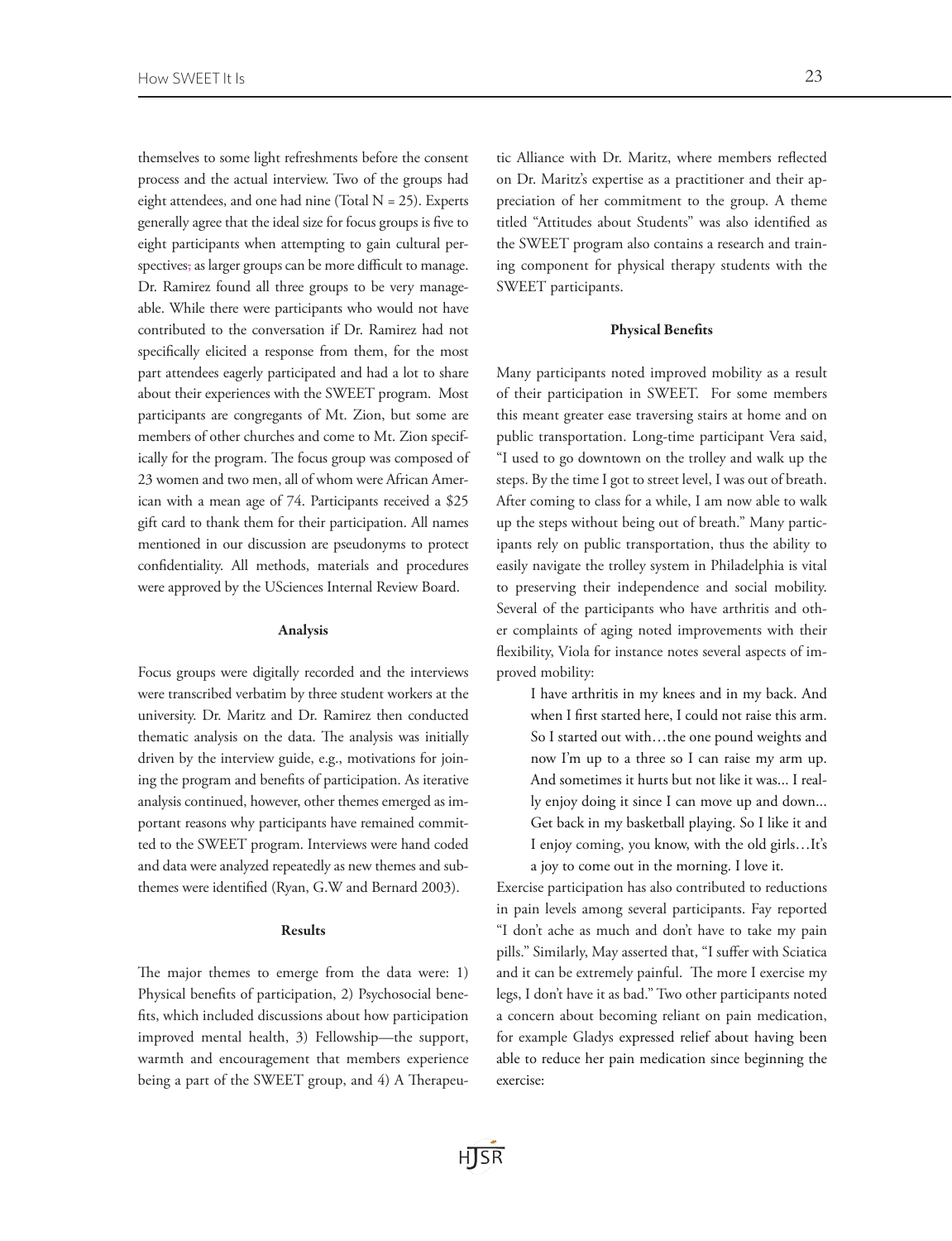So I have been exercising and now I know the knee is bad but I don't have to take pain pills like that. Maybe once a month I might have to take a pain pill but come here and I exercise and my knee is really not bothering me. So I always go for my yearly check up to see where I am at. You know to see if its time yet [for a knee replacement]. But last year he told me, 'Look as long as you're in no pain or anything like that,' he said 'we will put it off.' And I haven't been in no pain. I mean I do have some pain once and a while you know… But everyday where you gotta take a pain pill or every eight hours... I don't have that.

While Gladys reported having pain, she attributed this to getting older and is thankful that she has not had to be reliant on regular pain medication. This comment was part of a larger conversation where the participants were aware of the current opioid crisis and were pleased that their pain levels in addition to regular exercise have prevented them from going down a perilous road of addictive pain medications.

Two other members reported that prior to their participation in the exercise program they had both fallen at least once. The program is designed to challenge balance through multiple types of activities including repetitive stepping, that mimics "real-life" movements, and fortunately many of the participants have benefitted from this activity and note improvements in their balance. One participant observed, "In the beginning my balance was not good but now it's much improved." Another said, "this exercise program, especially the balance part, really helps you not to fall." And finally, longtime participant Maddy also reported that she has seen an improvement in her husband's balance since he has been exercising.

# Psychosocial benefits

Given the historical importance of the Black Church to African Americans, it is perhaps not surprising that social support and fellowship emerged as key themes for why participants have continued to attend the SWEET program with Dr. Maritz. Several participants noted that after retiring they wanted to increase their activity level and prefer attending the SWEET program rather than the anonymity of going to a gym. For example, Ida, a participant in the first focus group noted:

I am one of the original people that were in the program when it first started, and I came here because I was first interested in exercising for my health, and I was retired, and I needed something to do… I thought this was better than going to a gym where I didn't know anybody, and everybody here pretty much knew each other... And I have gotten closer to the people who are in the class than I was when we were just in church together.

Ida not only expressed the positive aspects of attending a program where you know people, but also stated that the program itself fosters closer relationships among attendees. Another participant, Mavis reflected that after she retired she wanted to learn how to swim, and, harkening back to the days of segregation, noted "Because you know, growing up, pools were not accessible to us as a blck race, so I always wanted to learn how to swim. So I can do pretty good." Mavis discussed the various activities she undertook at the senior center where she has been learning to swim but then noted: "I went for a while, but I wasn't familiar with anyone. Everyone was strangers, so I didn't really feel comfortable. That is why I didn't really continue there. You know, coming here, the faces are familiar, you know everybody. You can talk, you can joke around. It is just fun. Even though it is a long ride for me, I enjoy it when I get here. It's fun." Indeed, Mavis drives 45 minutes twice a week to participate in the SWEET program.

As part of the fellowship theme, participants also expressed a feeling of acceptance and absence of judgment by the group. For example, 'Evelyn' in the second focus group noted:

Everybody was so comfortable with one another. You were accepted and there wasn't no 'she is too heavy, she is too thin,' there was no nothing like that. Everything was joyful. I gained friendship with all of the women here. Mavis for instance, she always asks me about my granddaughter, because she was born with her intestines on the outside. You know, we all talk to one another….we have been to functions with everybody so it's the fel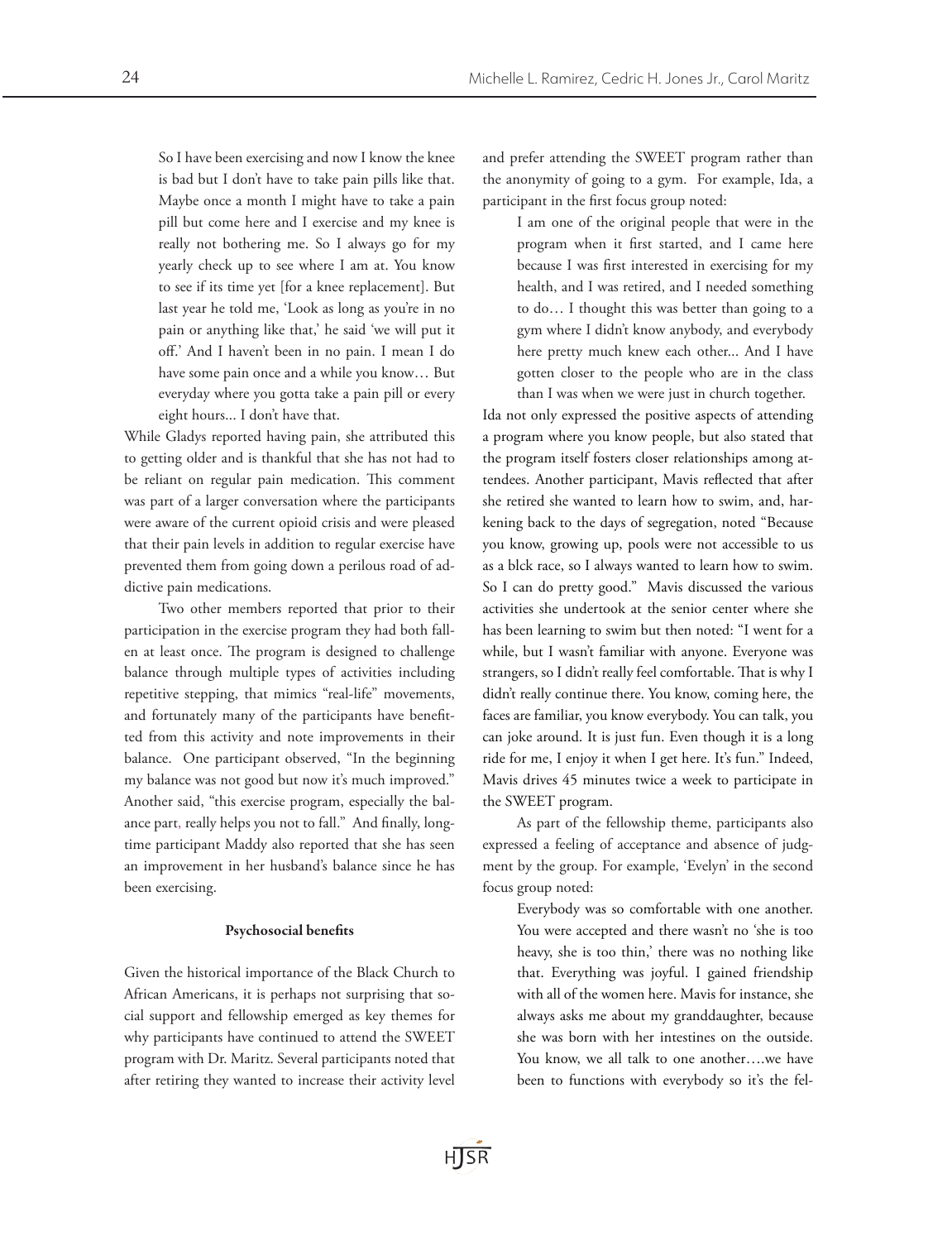lowship that we all have together and I think that keeps us coming because if you miss one or two weeks, somebody is asking well where is she at, what is happening, what's wrong, you know?

Interestingly, Evelyn's comment refers to a built-in compliance mechanism that she describes as an extension of the church community whereby a person's absence is noted, precipitating concern and often follow-up by other members of the congregation. When participants were asked to further reflect on this follow-up, Victoria, one of the original SWEET members, noted that this is a feature of African American culture:

> I think it has a lot to do with early years of your life, you were always concerned what some people did from your upbringing. You have learned from your parents to be concerned and when you was in a setting where other people were and they didn't show up, you was concerned about if they were okay. And in your church family, if people are out a period of time, sometimes if you listen over two weeks, two Sundays, you are used to seeing their face and you don't see them, you give them a call to find out what's going on. And the telephone number may not be listed, you try to ask someone that you know that is around them, "Did you hear from them, how are they, are they well?" So we are just that way. It's a family.

As the SWEET program is part of a faith-based community, it mobilizes many of the same mechanisms of care, concern and support in order to ensure continued participation.

Mt. Zion Church has a long and sustained presence in the Southwest Philadelphia area, thus, many SWEET participants call upon this long history in their community, a history of fellowship and love. For example 'Florence' eloquently describes the feelings of many African Americans who benefit in myriad ways from church membership and participation:

> "…now so many people have spoke about the fellowship and how nice people are. I believe that the angel in this church other than the pastor, the spirit of this church is about love. And it started with Reverend Gregory. And it's the same spirit that's here. I'll say that that spirit is within the people

that are here so just like you said, we are a loving group. We don't say, you too big, you too small, you need to do this, we don't. If someone makes a comment, it's in love. It's in love and people take it that way..."

## Therapeutic Alliance

Another important aspect that emerged from the participants is a theme we have called "Therapeutic Alliance" with Dr. Maritz. This concept refers to the sense of collaboration, warmth, and support between the client and therapist (Ferreira et al. 2013). Dr. Maritz has been working with the SWEET participants for nearly a decade now, and the rapport that has developed is an important feature of participant compliance. There were some comments that recognized Dr. Maritz's expertise as a practitioner, for example, Violet noted that while the fellowship is important, Carol is the reason participants come back:

> … the reason I think I remain in the program is because of Carol because she guides us to move at our own pace to avoid injury. Even though she does that, she instructs us on how to keep our muscles strong and our joints flexible, improve our coordination and balance, get the cardio going, and she's a "behind the scenes" person because she takes us out of our comfort zone. Once she sees us comfortable, and we can go through all of the exercises, you don't have no pain and you are not complaining… she just did that recently… she changed up everything on us and got us out of our comfort zone, and now I am using muscles that I didn't know I had! (*Laughter)* So she keeps it interesting, so it's not like a mundane thing where you come to just get out of the house, but you can really feel the effects of it…So that is why I keep coming, because of her…

Participants value the care that Dr. Maritz takes in creating a customized intervention but they also appreciate the care she shows to the participants on a personal level. In focus group 1, Ruth notes: "And being that Carol has been with us for a long time, she's gotten familiar with the members. She has even attended funeral services for the members that have gone on. She's, uh, precious to us."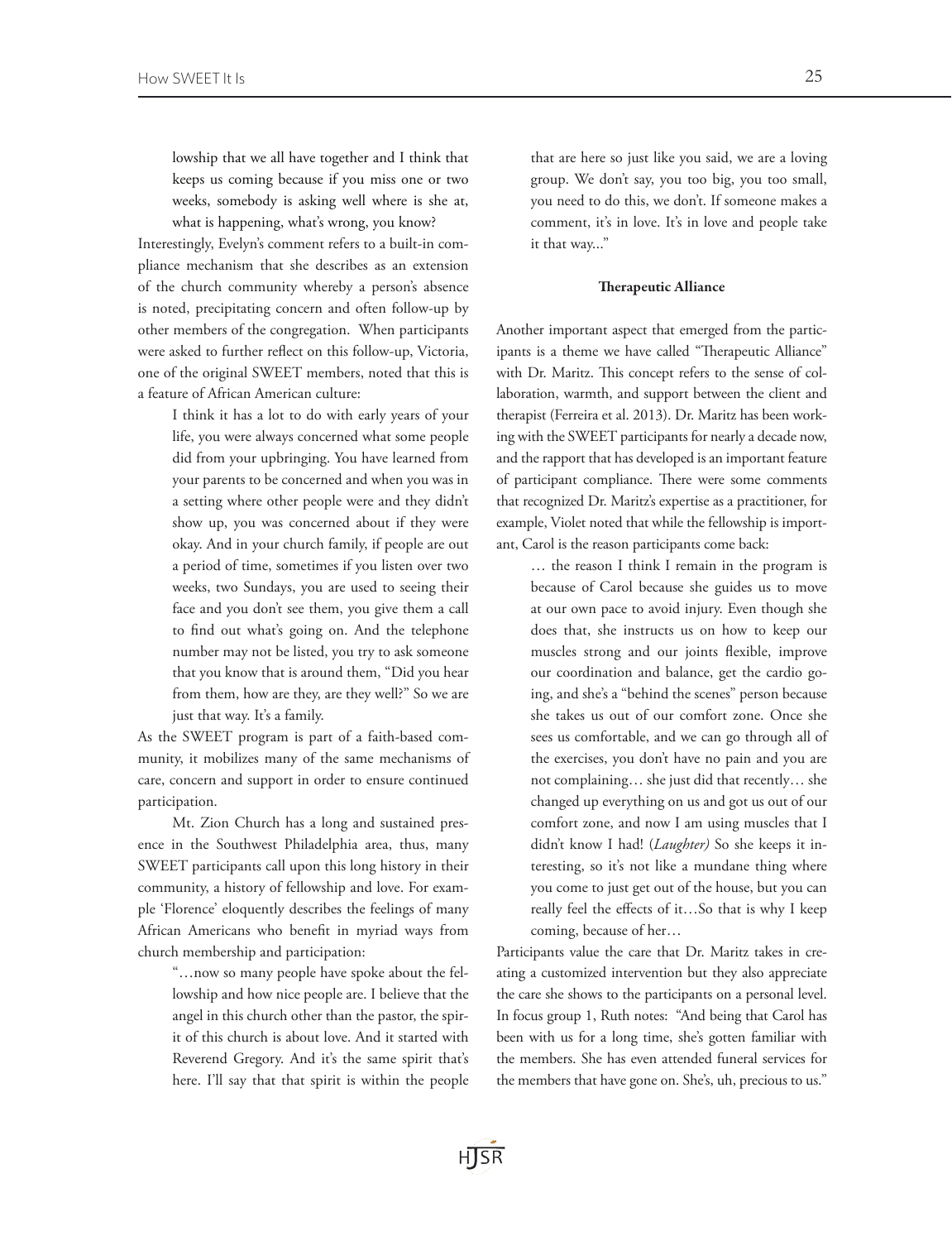#### Attitudes about Students

Interaction between SWEET participants and the PT students is an integral part of the summer exercise programming. Although all students undergo training prior to their participation in this program, the most effective teaching comes from the participants themselves. Thus, Dr. Maritz and Dr. Ramirez felt it important to ascertain SWEET participants' attitudes about their interactions with the PT students, and we found that for the majority of participants it is a pleasure to be included in helping the students learn. June noted that "there are things that the students can benefit from us… It helps them see that all clients are not alike. It gives them an idea of different types of clients and different personalities." And finally, Leticia said that "We are happy that we can help them out and they're helping us in return."

#### Discussion

The SWEET Program provides many important insights into developing models of sustained community engagement that improves the quality of life among African American elders. The Community-Engaged (CE) faithbased /academic partnership established by Dr. Maritz and the primary stakeholders at Mt. Zion Church has led to a sustainable and mutually beneficial partnership that has a direct impact on the health and wellbeing of its congregants. These insights include Dr. Maritz's goal alignment with Pastor Jones. Mt. Zion's mission of Health-Education-Leadership in the local community has been directly served by Dr. Maritz's health promotion intervention. As such, Mt. Zion provides a great deal of logistical support for the intervention: the physical space, storing the exercise equipment, and advertising in the church bulletin. Pastor Jones is also a member of the university's Board of Trustees, and therefore has direct involvement in university affairs, lending his expertise to how the university can be an asset to the surrounding community. Thus, the goals of academic institutions do not have to be antithetical to those of a faith and community based organizations (Michener et al. 2012).

While African Americans are justifiably wary of research participation, our data suggest that there is a mutually beneficial process occurring between the physical therapy students and the Mt. Zion SWEET participants. Dr. Maritz has encouraged a feedback process whereby participants are encouraged to provide the PT students with guidance about how to effectively communicate with them as older adults, providing suggestions about their pace of instruction, speaking volume and overall delivery style. And it would appear that the SWEET participants are happy to provide instruction to the students about the diversity of their future client/patient base, thus expressing a degree of altruism in helping to train the next generation of physical therapists. Further, the intervention and testing measures that are administered – without cost—by the PT students are seen as beneficial to SWEET members. Findings from one summer's programming found statistically significant improvements in lower extremity strength, balance and gait speed, all of which are consistent with a reduction in falls risk (Chopra et al. 2017). Indeed, both access to health care resources and altruism are positively associated with minority research participation (George et al. 2014).

It is well known that maintaining physical activity is beneficial for an aging population. Thus, the ability to leave the house and navigate public transportation affords many of the Mt. Zion SWEET participants have the opportunity to attend church services and engage in other meaningful activities essential for maintaining quality of life. The physical improvements combined with the psychosocial benefits of participation were readily noted. The longevity of participation among many of the members is linked to the fellowship that is engendered as a result of exercising together. Moreover, fellowship seems to be enhanced with one another as a result of exercising together, as Ida noted, "I have gotten closer to the people who are in the class than I was when we were just in church together." This fellowship also includes mutual care, support, feeling accepted and not judged which may be particularly important for those who still remember when certain activities—like swimming—were segregated and unavailable to African Americans. This mutual care and concern is also evident in discussions about participant follow-up and what public health researchers call 'compliance.' When members miss class, this generates con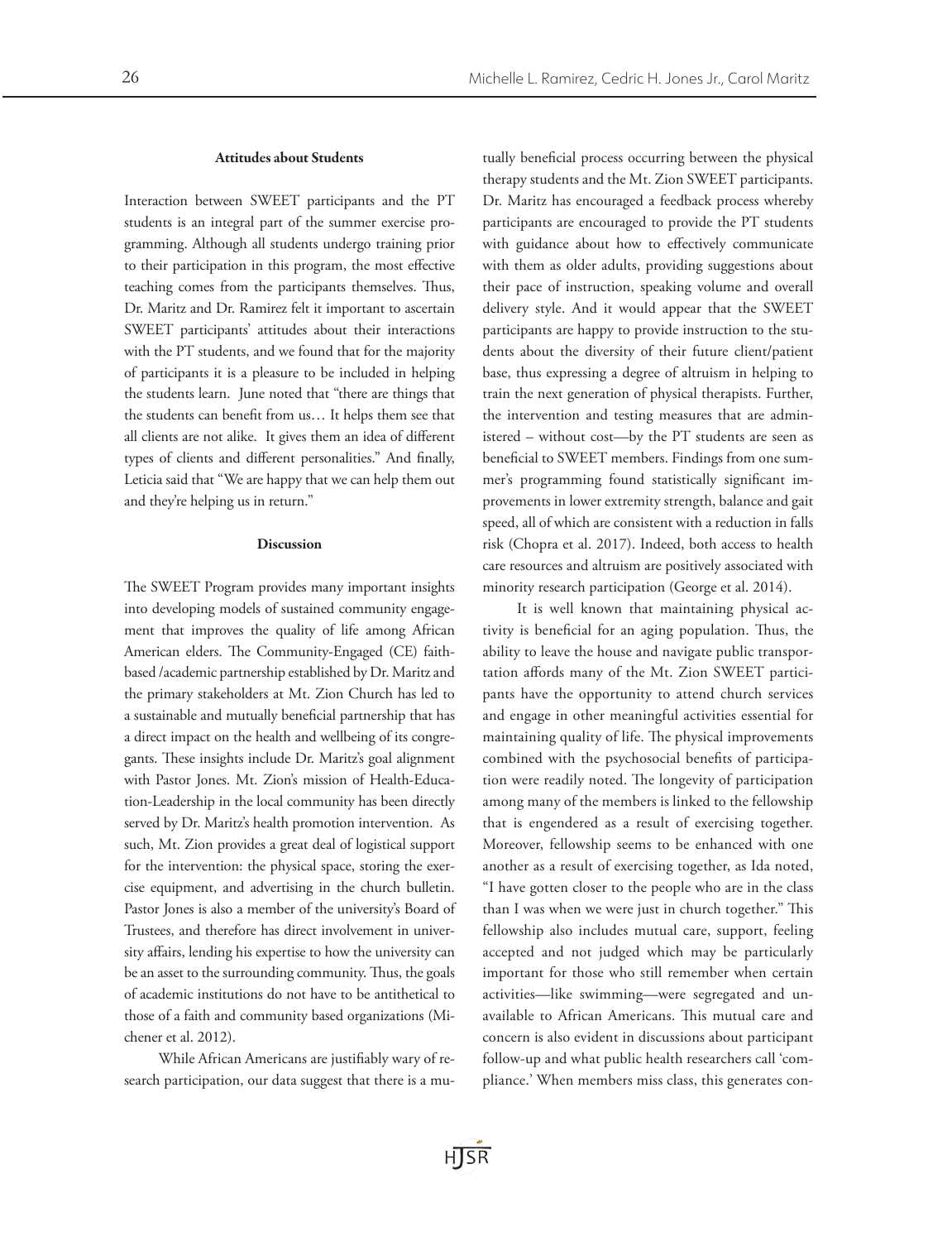cerned inquiries and phone calls, which Victoria describes as a feature of African American culture, where she learned from her parents to be concerned when members of your community were absent from church or other activities. Thus, the SWEET program appears to benefit from this built in compliance mechanism. While the SWEET exercise program can be challenging, the members report a joyful experience with this activity and movement. The spirit of love embodied in the church itself combined with the spirit of fellowship and the therapeutic alliance with Dr. Maritz have all contributed to a sustainable program of physical activity for these African American elders.

#### Recommendations

While community-based research is essential to improving health disparities, our nation's history of race based residential segregation, a known contributor to health disparities (Williams and Collins 2001), means that at-risk minority communities are often physically and psychologically very distant from where universities are typically located. Thus, coordinating community engaged research and interventions can present logistical challenges for university-based researchers. USciences, however, is located in a majority-minority area and Mt. Zion is a short drive or trolley ride away from campus. This proximity makes delivering the exercise classes yearround much more feasible for Dr. Maritz during the demands of the academic year, and also feasible for the PT students working with participants during the summer months. Dr. Maritz also notes that the year-round design of the SWEET program not only ensures that attendees gain the benefits of regular exercise but also allows potential participants to enroll at any time, further enhancing its acceptability. Thus, logistical and programmatic feasibility may be important considerations for on-going and long-term community/academic partnerships that are beneficial for minority elders.

It is essential that the United States invest in training more under-represented minority health care practitioners in order to address persistent health disparities in our nation (Jackson, C.S. and Garcia 2014). However, our very preliminary findings indicate that a posi-

tive therapeutic alliance can also be attained between a majority practitioner (Dr. Maritz is European American) and minority participants. Dr. Maritz attributes this "mutual respect" between herself and the participants to her long-term investment in the community. Thus, we recommend mentoring and mandatory training for minority and majority practitioners in the principles of cultural competency, the benefits of long term investment in community health, and the importance of mutual respect between practitioner and client/patient.

# Conclusion

Many argue that we are in a time of reckoning with our nation's history of institutionalized and systemic racism. We are hopeful that this historical moment may provide a path forward for our country to address the many ways racism has been embodied in our society residential segregation and health disparities are but a few among a long list of other social inequities that have disproportionately burdened African Americans. The SWEET Program offers many insights into creating and sustaining models of community engagement that benefits the surrounding community. However, the historical importance of the Black Church must also be recognized. According to Henry Louis Gates Jr., "The signal aspects of African American culture were planted, watered, given light, and nurtured in the Black Church, out of the reach and away from the watchful eyes of those who would choke the life out of it. We have to give the church its due as a source of our ancestors' unfathomable resiliency…" The synergistic goal alignment between Dr. Maritz and Pastor Jones, combined with the fellowship among SWEET members and the 'spirit of love' embodied in Mt. Zion have all contributed to a sustainable, mutually beneficial, and resilient health promotion intervention, demonstrating that good things do indeed happen in Philadelphia.

## References

American College of Sports Medicine. 2009. "American College of Sports Medicine Position Stand. Progression Models in Resistance Training for Healthy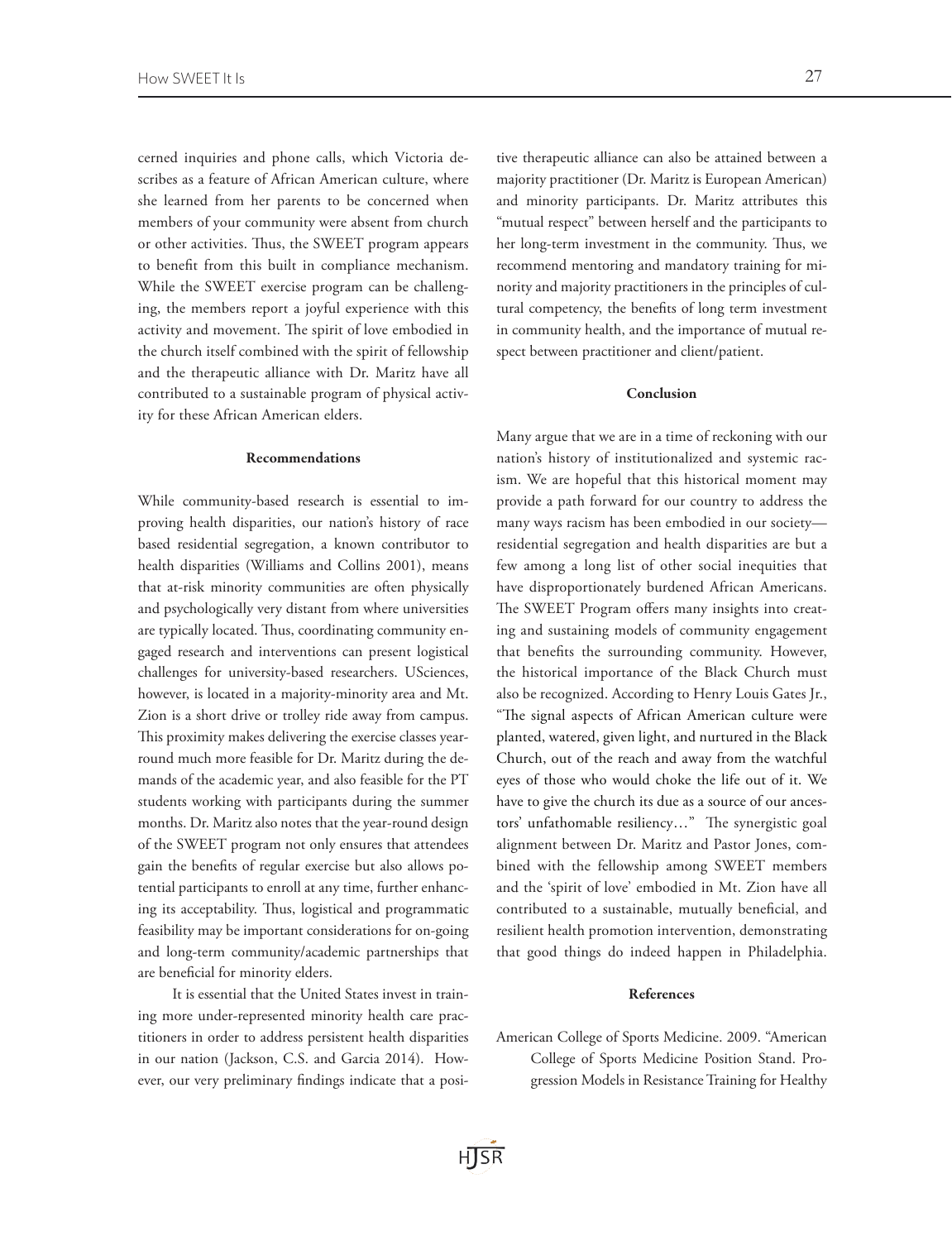Adults." *Medicine and Science in Sports and Exercise* 41(3):687-708.

- Barnhart, J. Marie, Yasmin Mossavar-Rahmani, Maudene Nelson, Yvonne Raiford, and Judith Wylie-Rosett. 1998. "An Innovative, Culturally-Sensitive Dietary Intervention To Increase Fruit and Vegetable Intake among African-American Women." *Topics in Clinical Nutrition* 13(2):63-71.
- Benjamins, Maureen R., Abigail Silva, Nazia S. Saiyed, and Fernando G. De Maio. 2021. "Comparison of All-Cause Mortality Rates and Inequities between Black and White Populations across the 30 Most Populous US Cities." *JAMA Network Open*.
- Billingsley, Andrew, and Cleopatra Howard Caldwell. 1991. "The Church, the Family, and the School in the African American Community." *The Journal of Negro Education* 60(3):427-440.
- Branco, Jeronimo Costa, Karen Jansen, Jessica Teixeira Sobrinho, Susana Carrapatoso, Barbara Spessato, Joana Carvalho, Jorge Mota, and Ricardo Azevedo da Silva. 2015. "Physical Benefits and Reduction of Depressive Symptoms among the Elderly: Results from the Portuguese 'National Walking Program.'" *Ciência & Saúde Coletiva*. (https://doi. org/10.1590/1413-81232015203.09882014).
- Burns, Elizabeth, and Ramakrishna Kakara. 2018. "Deaths from Falls among Persons Aged ≥65 Years — United States, 2007-2016." *Morbidity and Mortality Weekly Report*. (https://doi.org/10.15585/ mmwr.mm6718a1).
- Butler-Ajibade, Phoebe, William Booth, and Cynthia Burwell. 2012. "Partnering with the Black Church: Recipe for Promoting Heart Health in the Stroke Belt." *The ABNF Journal : Official Journal of the Association of Black Nursing Faculty in Higher Education, Inc*.
- Chatters, Linda M., Jeffrey S. Levin, and Christopher G. Ellison. 1998. "Public Health and Health Education in Faith Communities." *Health Education and Behavior*. (https://doi.org/10.1177/10901981 9802500602).
- Chopra, Shreena, Christine Dougherty, Mallory Johnston, Gina Curran, and Carol A. Maritz. 2017.

"The Effect of a 5-Week Group-Based Exercise Program on Strength, Balance, Mobility, and Gait in the Older Adult Population: A Pilot Study." *Physical Therapy and Rehabilitation*.

- D. LeCompte, Margaret, and Jean J. Schensul. 2010. "Designing and Conducting Ethnographic Research: An Introduction." *AkaMira Press*.
- DeHaven, Mark J., Irby B. Hunter, Laura Wilder, James W. Walton, and Jarett Berry. 2004. "Health Programs in Faith-Based Organizations: Are They Effective?" *American Journal of Public Health*. (https://doi.org/10.2105/AJPH.94.6.1030).
- Demark-Wahnefried, Wendy, Kimberly P. Hoben, Vera Hars, Jeffrey Jennings, M. Wayne Miller, and Jacquelyn W. McClelland. 1999. "Utility of Produce Ratios to Track Fruit and Vegetable Consumption in a Rural Community, Church-Based 5 A Day Intervention Project." *Nutrition and Cancer*. (https://doi.org/10.1207/ S15327914NC330215).
- Devereux-Fitzgerald, Angela, Rachael Powell, Anne Dewhurst, and David P. French. 2016. "The Acceptability of Physical Activity Interventions to Older Adults: A Systematic Review and Meta-Synthesis." *Social Science and Medicine*. (https://doi. org/10.1016/j.socscimed.2016.04.006).
- Duan, N., S. A. Fox, K. P. Derose, and S. Carson. 2000. "Maintaining Mammography Adherence through Telephone Counseling in a Church-Based Trial." *American Journal of Public Health*. (https://doi. org/10.2105/AJPH.90.9.1468).
- Ferreira, Paulo H., Manuela L. Ferreira, Christopher G. Maher, Kathryn M. Refshauge, Jane Latimer, and Roger D. Adams. 2013. "The Therapeutic Alliance Between Clinicians and Patients Predicts Outcome in Chronic Low Back Pain." *Physical Therapy*. (https://doi.org/10.2522/ptj.20120137).
- Freimuth, Vicki S., Sandra Crouse Quinn, Stephen B. Thomas, Galen Cole, Eric Zook, and Ted Duncan. 2001. "African Americans' Views on Research and the Tuskegee Syphilis Study." *Social Science and Medicine* 52(5)797-808.
- Fuentes, Jorge, Susan Armijo-Olivo, Martha Funabashi, Maxi Miciak, Bruce Dick, Sharon Warren, Saifee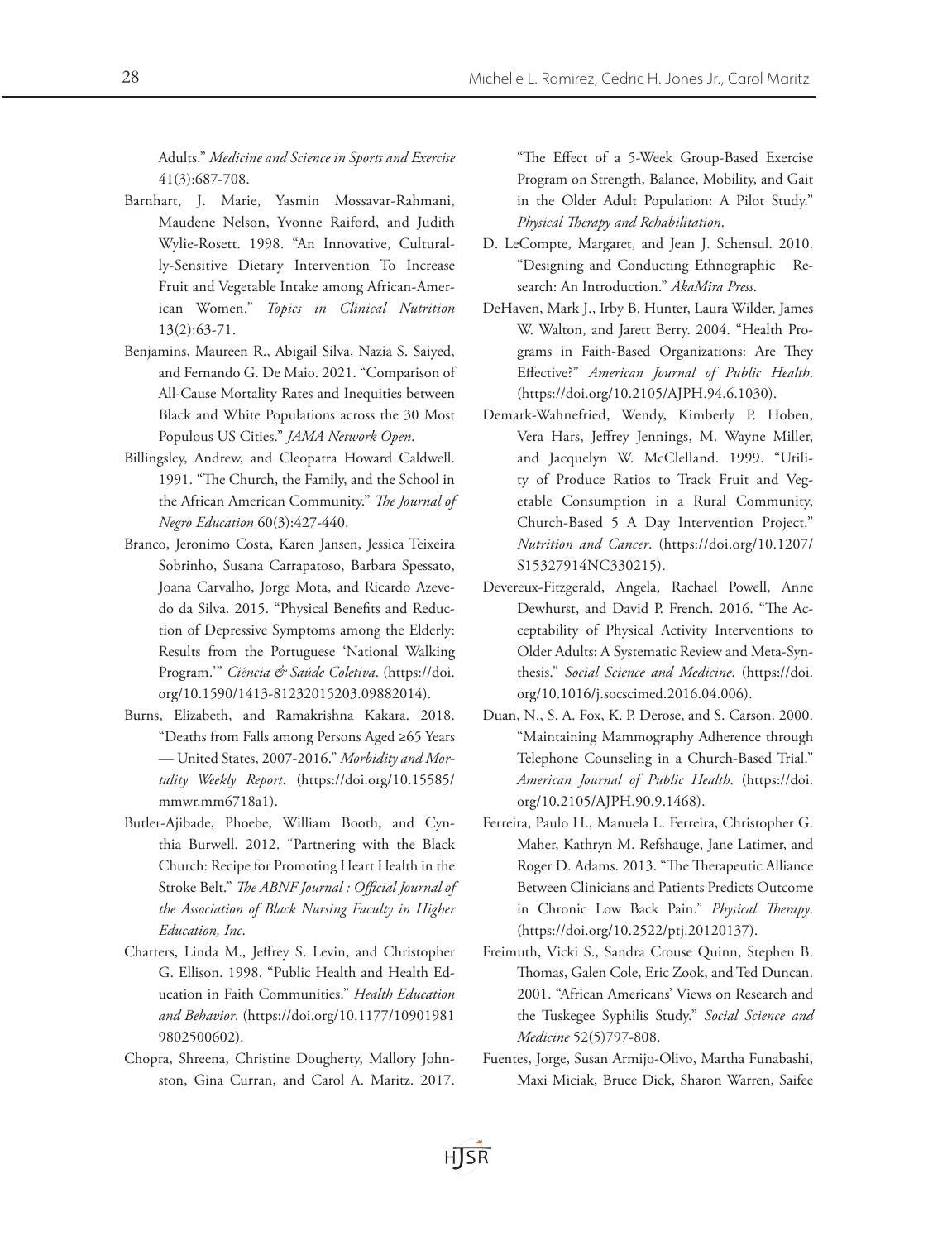Rashiq, David J. Magee, and Douglas P. Gross. 2014. "Enhanced Therapeutic Alliance Modulates Pain Intensity and Muscle Pain Sensitivity in Patients With Chronic Low Back Pain: An Experimental Controlled Study." *Physical Therapy*. (https://doi.org/10.2522/ptj.20130118).

- Gamble, V. N. 1997. "The Tuskegee Syphilis Study and Women's Health." *Journal of the American Medical Women's Association (1972)*.
- Howe, Tracey E., L. Rochester, A. Jackson, P. M H Banks, and V. A. Blair. 2007. "Exercise for Improving Balance in Older People." *Cochrane Database of Systematic Reviews*. [\(https://doi.](https://doi.org/10.1002/14651858.CD004963.pub2) [org/10.1002/14651858.CD004963.pub2](https://doi.org/10.1002/14651858.CD004963.pub2)).
- Jackson, C.S and N. Garcia. 2014. "The Role of a Diverse Workforce in the Social Determinants of Health." *Public Health Reports* (Supplement 2):57–61.
- Jacobsen, Douglas. 2005. "Fortress Introduction to Black Church History. By Anne H. Pinn and Anthony B. Pinn. Minneapolis, Minn.: Fortress, 2002. Viii + 184 Pp. \$16.00 Paper." *Church History*.
- Jones, Maridee, and Mary A. Nies. 1996. "The Relationship of Perceived Benefits of and Barriers to Reported Exercise in Older African American Women." *Public Health Nursing*. (https://doi. org/10.1111/j.1525-1446.1996.tb00233.x).
- Katz, Ralph V., B. Lee Green, Nancy R. Kressin, S. Stephen Kegeles, Min Qi Wang, Sherman A. James, Stefanie L. Russell, Cristina Claudio, and Jan M. McCallum. 2008. "The Legacy of the Tuskegee Syphilis Study: Assessing Its Impact on Willingness to Participate in Biomedical Studies." *Journal of Health Care for the Poor and Underserved*. (https://doi.org/10.1353/hpu.0.0067).
- Keadle, Sarah Kozey, Robin McKinnon, Barry I. Graubard, and Richard P. Troiano. 2016. "Prevalence and Trends in Physical Activity among Older Adults in the United States: A Comparison across Three National Surveys." *Preventive Medicine*. (https://doi.org/10.1016/j.ypmed.2016.05.009).
- Lawlor, D. A., and S. W. Hopker. 2001. "The Effectiveness of Exercise as an Intervention in the Management of Depression: Systematic Review and Meta-Regression Analysis of Randomised Con-

trolled Trials." *British Medical Journal*. (https://doi. org/10.1136/bmj.322.7289.763).

- LeCompte, Margaret D., and Jean J. Schensul. 2013. "Analysis and Interpretation of Ethnographic Data." *AltaMira Press*.
- McCallum, Jan M., Dhananjaya M. Arekere, B. Lee Green, Ralph V. Katz, and Brian M. Rivers. 2006. "Awareness and Knowledge of the U.S. Public Health Service Syphilis Study at Tuskegee: Implications for Biomedical Research." *Journal of Health Care for the Poor and Underserved*. (https://doi. org/10.1353/hpu.2006.0130).
- McNeill, Lorna H., Lorraine R. Reitzel, Kamisha H. Escoto, Crystal L. Roberson, Nga Nguyen, Jennifer I. Vidrine, Larkin L. Strong, and David W. Wetter. 2018. "Engaging Black Churches to Address Cancer Health Disparities: Project CHURCH." *Frontiers in Public Health*. (https://doi.org/10.3389/ fpubh.2018.00191).
- Meade, Cathy D., Janelle M. Menard, John S. Luque, Dinorah Martinez-Tyson, and Clement K. Gwede. 2011. "Creating Community-Academic Partnerships for Cancer Disparities Research and Health Promotion." *Health Promotion Practice*. (https:// doi.org/10.1177/1524839909341035).
- Michener, Lloyd, Jennifer Cook, Syed M. Ahmed, Michael A. Yonas, Tamera Coyne-Beasley, and Sergio Aguilar-Gaxiola. 2012. "Aligning the Goals of Community-Engaged Research: Why and How Academic Health Centers Can Successfully Engage with Communities to Improve Health." *Academic Medicine*. ([https://doi.org/10.1097/ADr.](https://doi.org/10.1097/ACM.0b013e3182441680) [Maritz.0b013e3182441680\)](https://doi.org/10.1097/ACM.0b013e3182441680).
- Mohamed, Besheer. 2021. "Faith Among Black Americans." *Pew Research Center* 1–176. Retrieved (Pewforum.org).
- Mullen, Sean P., Thomas R. Wójcicki, Emily L. Mailey, Amanda N. Szabo, Neha P. Gothe, Erin A. Olson, Jason Fanning, Arthur Kramer, and Edward McAuley. 2013. "A Profile for Predicting Attrition from Exercise in Older Adults." *Prevention Science*. (https://doi.org/10.1007/s11121-012-  $0325-y$ ).
- Newman, Sally, and Alan Hatton-Yeo. 2008. "Intergen-